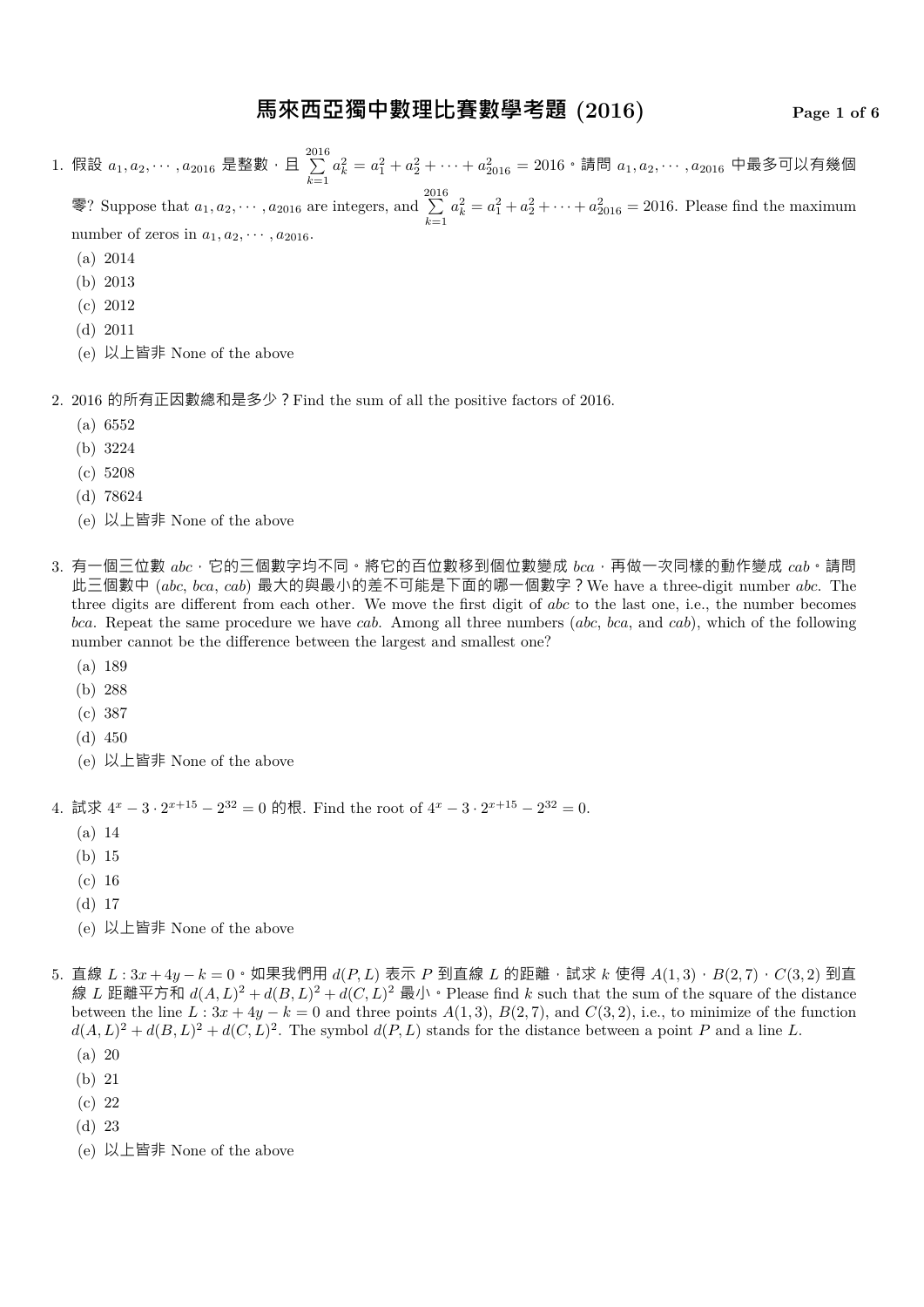### **馬來西亞獨中數理比賽數學考題 (2016) Page 2 of 6**

- 6. 將一杯 75*◦*C 的水放在恆溫 30*◦*C 的環境中。水溫每隔 10 分鐘就會下降水溫與室溫差距的一半。請問幾分鐘後可以 下降到 35*◦*C?The temperature of water in a cup is 75*◦*C. We put the cup in a enviorment with temperature 30*◦*C. The temperature of water decay half of the temperature difference between the water and the enviorment every ten minutes. How many minutes does it take till the temperature of water down to 35*◦*C?
	- (a)  $\log_2 90$
	- (b)  $10 \log_2 3$
	- (c)  $20 \log_2 3$
	- (d)  $10 \log_2 \frac{75}{35}$
	- (e) 以上皆非 None of the above

7. 多項式  $f(x) = x^7 - 6x^6 - 5x^5 - 14x^4 + 6x^3 + x^2 - 13x + 1 \cdot \exists x$   $f(7)$  · Suppose a polynomial  $f(x) = x^7 - 6x^6 - 14x^4 + 6x^3 + x^2 - 13x + 1 \cdot \exists x$  $5x^5 - 14x^4 + 6x^3 + x^2 - 13x + 1$ . Please compute  $f(7)$ .

- (a) 2015
- (b) 2016
- (c) 2017
- (d) 2018
- (e) 以上皆非 None of the above
- 8. 有一學生用銅板猜考題的答案。這個考題有五個選項但只有一個正確答案。他對每個選項丟銅板決定。如果是正 面就選它,反面就不選。如果丟出來有超過一個選項的話,他再任意挑一個作答。請問他猜對的機率有多少?A student use a coin to guess the answer for a question. The question has five options and only one correct answer. He tosses up the coin for each option. The option is chosen if the outcome is head. If there are more than one chosen option, he randomly chooses one for the answer. What is the probability that he can get the correct answer?
	- (a) 1/5
	- (b) 7/32
	- $(c)$  31/160
	- (d)  $33/160$
	- (e) 以上皆非 None of the above
- 9. 三角形 *ABC* 中,∠*<sup>A</sup>* = 30*◦*,*AB* = 6,*BC* = 3*<sup>√</sup>* 2。如果我們收集所有可能出現的 ∠*B*,∠*C* 在集合 *S* 中,請問集 合 *S* 中不會出現下面的哪一個角度?In triangle *ABC*, ∠*A* = 30*◦* , *AB* = 6, *BC* = 3*<sup>√</sup>* 2. If we collect all the possible angles of ∠*B* and ∠*C* in a set *S*, which of the following is not in the set *S*?
	- (a) 15*◦*
	- (b) 45*◦*
	- (c) 75*◦*
	- (d) 105*◦*
	- (e) 以上皆非 None of the above
- 10. 數列  $a_k$  滿足  $a_{k+1} = 2^k \times a_k \cdot \text{ } \Box k$  是正整數且  $a_1 = 1 \cdot \text{ }$ 請問  $\log_2 a_n$  的一般式是多少? A sequence  $a_k$  satisfies  $a_{k+1} = 2^k \times a_k$ , where *k* is an positive integer and  $a_1 = 1$ . What is the general formula of  $\log_2 a_n$ ?
	- $(n)$  *n* − 1
	- (b)  $\frac{n(n-1)}{2}$
	- (c)  $n(n-1)$
	- (d)  $2^{n-1} 1$
	- (e) 以上皆非 None of the above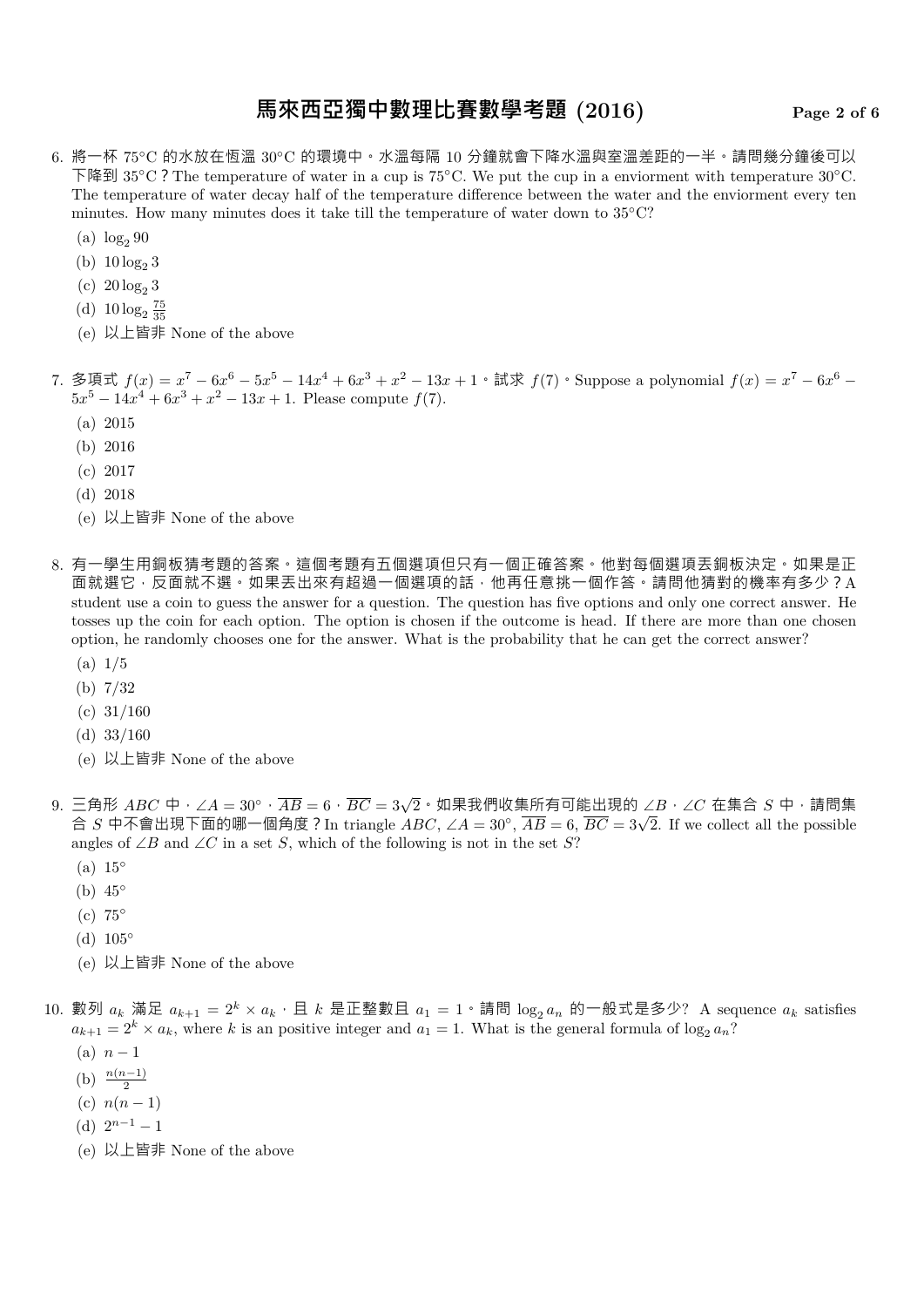# **馬來西亞獨中數理比賽數學考題 (2016) Page 3 of 6**

- 11. z 是一個虛部非零的複數,且  $z + \frac{1}{z} = \sqrt{3} \cdot i \frac{1}{z} \cdot z^{2016} + z^{-2016} \cdot \text{Suppose } z$  is a complex number and the imagnary part of *z* is not zero. If  $z + \frac{1}{z} = \sqrt{\frac{z}{3}}$ , please compute  $z^{2016} + z^{-2016}$ .
	- (a) *−*2
	- (b) *− √* 3
	- (c) 1
	- (d) 2
	- (e) 以上皆非 None of the above
- 12. 一物體在平面的運動軌跡為 $(x(t), y(t)) = (5 \cos t + 3 \sin t, 4 \sin t)$ 。請問該物體離原點最遠的距離是多少?The orbit of an object is  $(x(t), y(t)) = (5 \cos t + 3 \sin t, 4 \sin t)$ . What is the longest distance between the object and the origin  $(0,0)$ ?
	- (a) 5
	- (b) 6
	- (c) 7
	- (d) 8
	- (e) 以上皆非 None of the above
- 13. 將 ABABCAB 這七個英文字重新排列,不出現任何 AB 子字串的排法有幾種? If we re-arrange the characters in the word ABABCAB, how many possible arrangments that the re-arranged word does not contain any sub-word AB? For example, BABCBAA is not allowed since the underline part.
	- (a) 20
	- (b) 16
	- (c) 12
	- (d) 26
	- (e) 以上皆非 None of the above
- 14. 請找出以  $y = \sqrt{x}$  及  $y = x$  之間的區域繞  $x$  軸旋轉一周所形成的旋轉體體積  $\cdot$  Find the volume of solid obtained by rotating the region bounded by  $y = \sqrt{x}$ ,  $y = x$  about the *x*-axis.
	- (a) *<sup>π</sup>* 6
	- (b) *<sup>π</sup>* 4
	- (c) *<sup>π</sup>* 3
	- (d) *<sup>π</sup>* 2
	- (e) 以上皆非 None of the above

\n- 15. 訦算 
$$
\lim_{x \to 2} \frac{\sqrt{7+x}-3}{1-\sqrt{3-x}}
$$
 *• Evaluate*  $\lim_{x \to 2} \frac{\sqrt{7+x}-3}{1-\sqrt{3-x}}$ .
\n- (a)  $\frac{1}{6}$
\n- (b)  $\frac{1}{4}$
\n- (c)  $\frac{1}{3}$
\n- (d)  $\frac{1}{2}$
\n- (e) 以上ņ非 None of the above
\n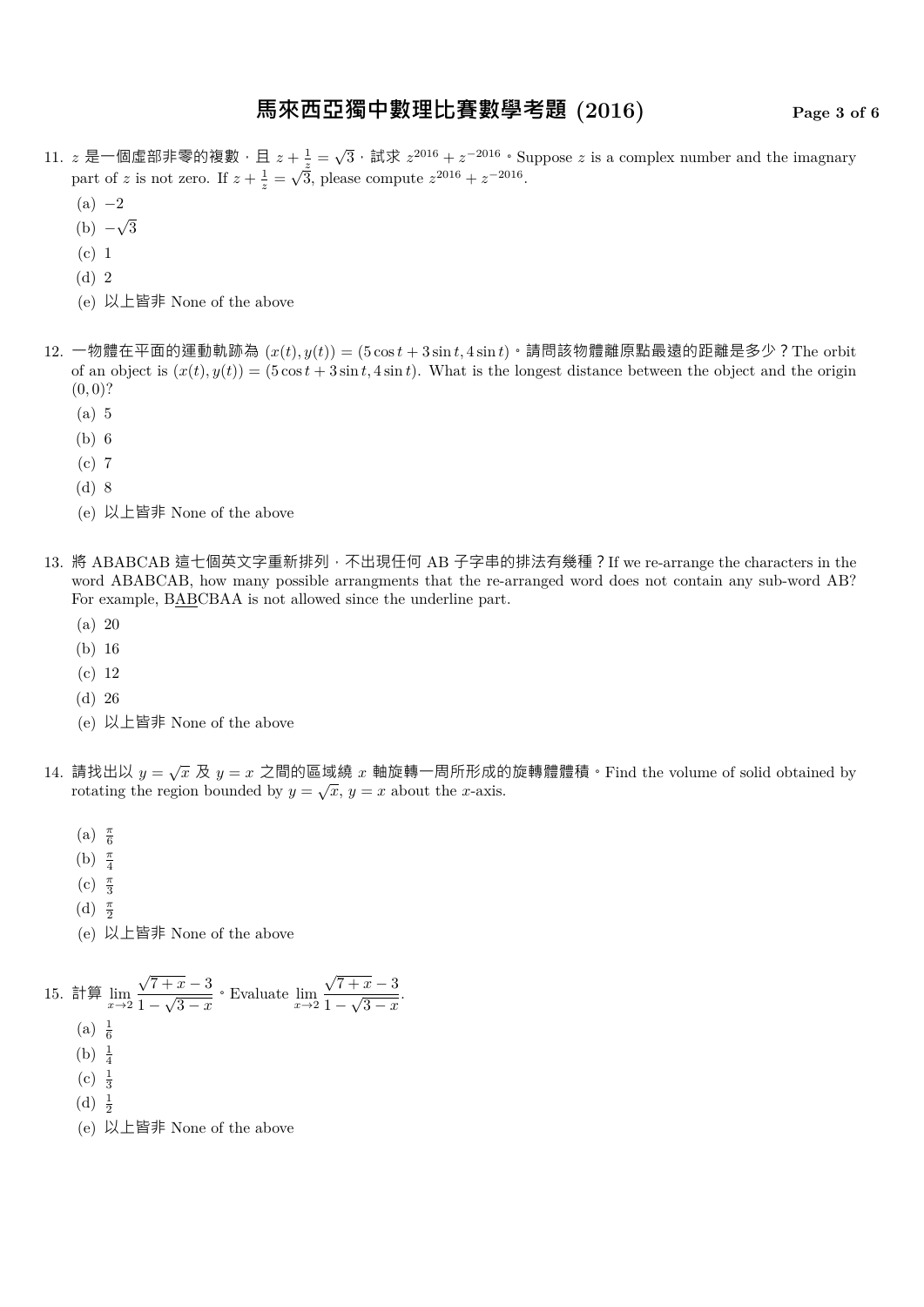# **馬來西亞獨中數理比賽數學考題 (2016) Page 4 of 6**

16. 有一張長  $\overline{AD} = 20$  公分、寬  $\overline{AB} = 16$  公分的紙, 如下圖折起右上角 D 貼於底邊 D' 上。請問當  $\overline{DE} = x$  是多少 時, 折下去的折痕  $\overline{EF} = y$  是最短的? The paper is  $\overline{AD} = 20$ cm by  $\overline{AB} = 16$ cm. The upper-right corner *D* is folded over to *D'* at the bottom edge, see the following figure. How would you choose  $\overline{DE} = x$  in order to minimize the length of the fold  $(\overline{EF} = y)$ ?



- (b) 10
- (c) 12
- (d) 14
- (e) 以上皆非 None of the above
- 17. 若  $y = f(x) = x^2 + kx + (k^2 5k + 3)$  與  $x$  軸有交點, 試求  $k$  的最大值 · The function  $y = f(x) = x^2 + kx + (k^2 5k + 3)$ and *x*-axis has at least one intersection. What is the maximum value of *k*?
	- (a)  $\frac{2}{3}$
	- (b) 0
	- (c) 1
	- (d) 6
	- (e) 以上皆非 None of the above

18. 請問  $20^{16}$  的每一位數字的總和是多少?Please compute the sum of every digit of  $20^{16}$ .

- (a) 15
- (b) 25
- (c) 1024
- $(d) 2^{16}$
- (e) 以上皆非 None of the above
- 19. *D* 在三角形 *ABC* 的 *BC* 線段上, 且 *BD* :  $\overline{CD}$  = 3 : 5 · *E* 在  $\overline{AD}$  上且  $\overline{AE}$  :  $\overline{AD}$  = 3 : 5, 若向量  $\overrightarrow{AE}$  可以表示成  $\alpha \overrightarrow{AB} + \beta \overrightarrow{AC}$ , 試求  $\alpha + \beta$ , The point *D* is located on the  $\overline{BC}$  of triangle *ABC* and the point *E* is on  $\overline{AD}$ . Suppose  $\overrightarrow{BD} : \overrightarrow{CD} = 3 : 5$ , and  $\overrightarrow{AE} : \overrightarrow{AD} = 3 : 5$ . If the vector  $\overrightarrow{AE} = \alpha \overrightarrow{AB} + \beta \overrightarrow{AC}$ , evaluate  $\alpha + \beta$ .
	- (a) 1
	- (b)  $\frac{3}{5}$
	- $(c) \frac{17}{32}$
	- $(d) \frac{5}{8}$
	- (e) 以上皆非 None of the above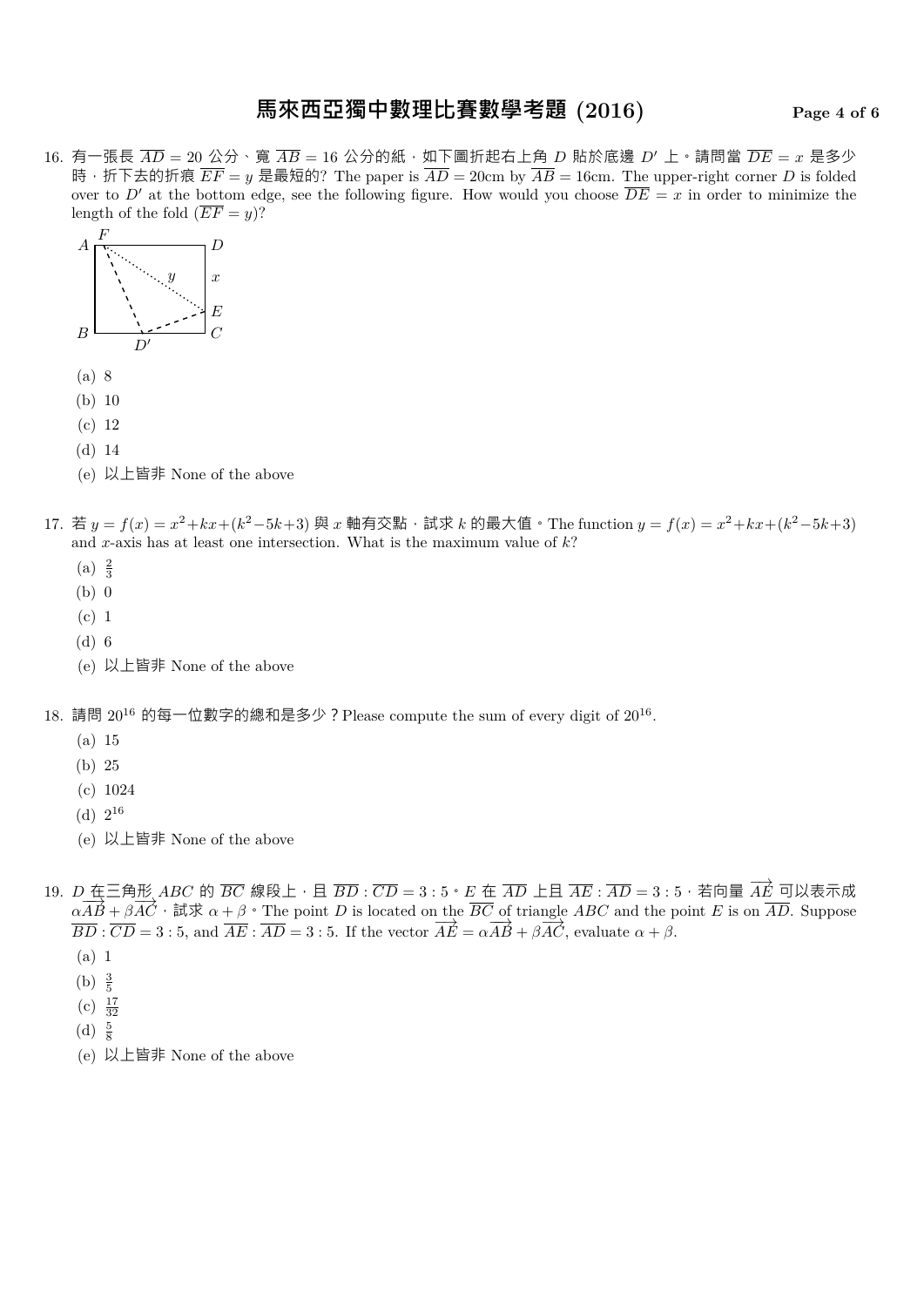20.  $A =$  $\begin{bmatrix} a & b \\ c & d \end{bmatrix}$ , 若  $A^2 = \begin{bmatrix} 0 & 0 \\ 0 & 0 \end{bmatrix}$ , 下列敘述何者不一定正確?  $A = \begin{bmatrix} a & b \\ c & d \end{bmatrix}$ . If  $A^2 = \begin{bmatrix} 0 & 0 \\ 0 & 0 \end{bmatrix}$ , which of the following statements is NOT always true?

- (a)  $b = c = 0$
- (b)  $a + d = 0$
- (c)  $a^2 + bc = 0$
- (d)  $ad bc = 0$
- (e) 以上皆非 None of the above
- 21. 有三位法師海濤、裝圓、不嚴。海濤法師不論問什麼他都說『假的』或『不是』。裝圓法師則是聽到上一位回答什麼 他就說什麼,如果沒有上一個回答,也就是他是第一位,他就會照實回答。不嚴法師則有 1/5 的機率會說謊。請問, 如果三位法師排成一列,但我們不知道哪一位法師在哪一個位置,但每種排列的可能性都一樣。當由左而右問他們, 請問這題的答案是 (*e*) 嗎?假設三位都知道答案,但三位法師的回答都是『假的』或『不是』。請問這題的答案是 (*e*) 的可能性有多少?We have three guests *A*, *B*, *C* in the TV show. The answer from A is always FALSE or NO. If B hears the previous answer, he repeats the answer. However, if B is the first one, he gives the true answer. C tells a lie with probability 1/5. Today A, B, and C is in a row but we don't know the order. Suppose the probability of each order is equal. If we ask them: is the answer (e)? And they all answer NO. What is the probability that (e) is the answer? By the way, they all know the correct answer.
	- (a)  $\frac{1}{30}$
	- (b)  $\frac{1}{15}$
	- $(c) \frac{1}{10}$
	-
	- (d)  $\frac{8}{15}$
	- (e) 以上皆非 None of the above

#### 22.  $x \cdot y \cdot z$  都是正實數。已知  $x + \frac{y}{4} + \frac{z}{4} = 1 \cdot \frac{1}{2} \cdot \frac{1}{2} \cdot \frac{1}{2} \cdot \frac{1}{2} \cdot \frac{1}{2} \cdot \frac{1}{2} \cdot \frac{1}{2} \cdot \frac{1}{2} \cdot \frac{1}{2} \cdot \frac{1}{2} \cdot \frac{1}{2} \cdot \frac{1}{2} \cdot \frac{1}{2} \cdot \frac{1}{2} \cdot \frac{1}{2} \cdot \frac{1}{2} \cdot \frac{1}{2} \cdot \frac{1}{2} \cdot \frac{1}{2} \cdot \frac{$ real number. Find the maximum value for  $\sqrt{x} + \sqrt{y} + \sqrt{z}$  under the condition  $x + \frac{y}{4} + \frac{z}{4} = 1$ .

- (a) 1
- (b) 2
- (c) 3
- (d) 4
- (e) 以上皆非 None of the above
- $23.$  四面體  $ABCD$  滿足  $\overline{AB} = \overline{CD} = 4$ ,  $\overline{AC} = \overline{AD} = \overline{BC} = \overline{BD} = 3 \cdot \overline{A}$   $\theta$  是平面  $ABD \boxtimes ACD$  的二面角, 試求 sin  $\theta$ ? We have a tetrahedron *ABCD*,  $\overline{AB} = \overline{CD} = 4$ ,  $\overline{AC} = \overline{AD} = \overline{BC} = \overline{BD} = 3$ . If  $\theta$  is the dihedral angle of *ABD* and *ACD*, what is  $\sin \theta$ ?
	- (a) 1/2
	- (b) 1/3
	- (c) 3/4
	- (d) 3/5
	- (e) 以上皆非 None of the above